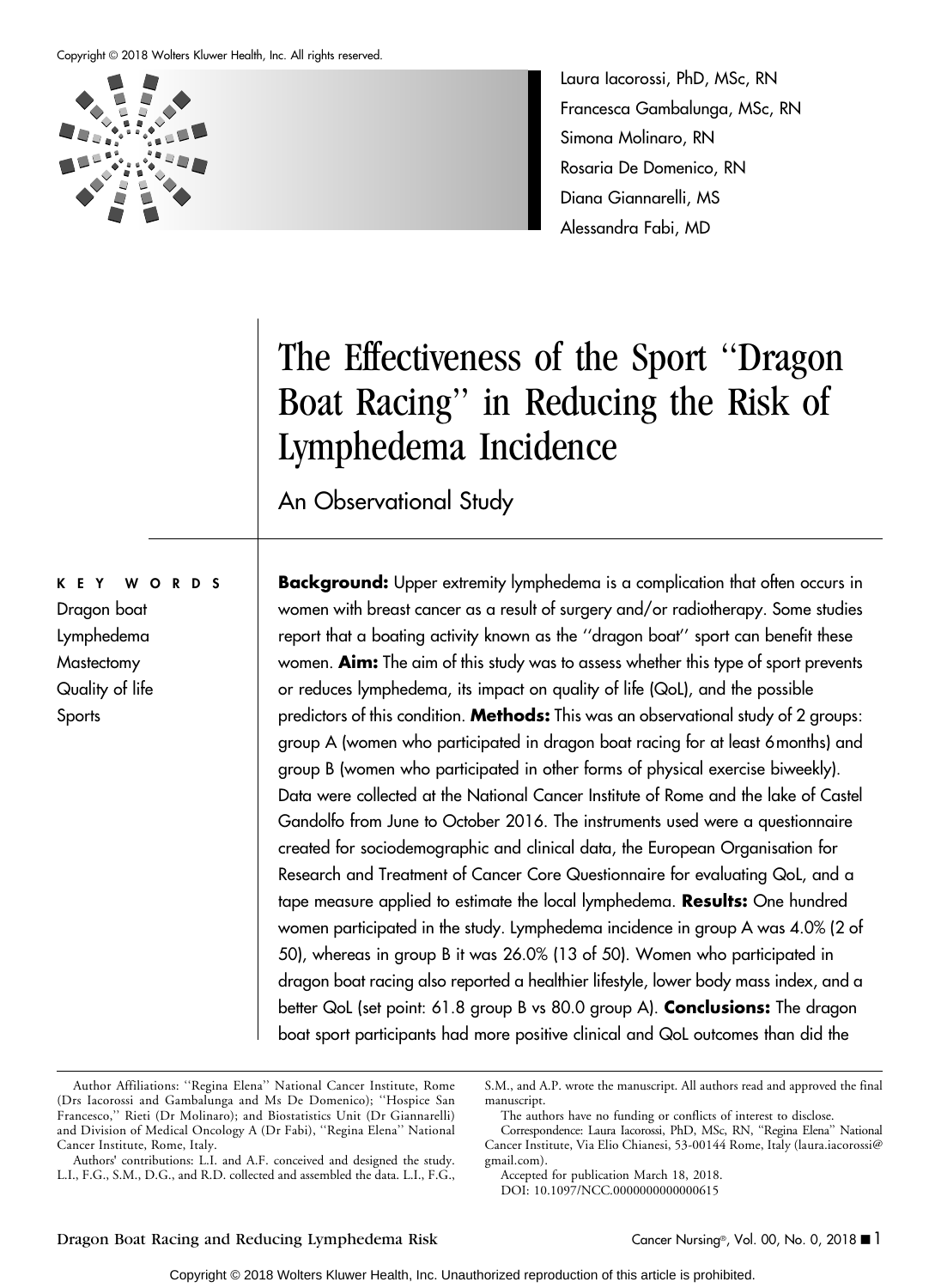### women who did not participate in that sporting activity. Implications for Clinical **Practice:** It would be important to make women with breast cancer aware ot the practice of dragon boat racing.

reast cancer is the leading cause of cancer death (14%) in women worldwide, and the most frequently diagnosed disease in women (1 woman in every 8), with an incidence of 1.38 million new cases per year, where 40% of cases occur in women older than 65 years.<sup>1,2</sup>

Treatment, which varies according to the stage of the disease, is associated with abnormal physical and psychological adverse effects that may adversely affect women"s quality of life via complications including lymphedema, fatigue, insomnia, pain, depression, and fear of recurrence.<sup>3</sup>

Lymphedema is a chronic and incurable disease that leads to the retention of lymphatic fluid in the interstitial tissue. It is therefore the result of an obstruction or interruption of the lymphatic system that can occur secondary to tumors, surgery, trauma, or radiotherapy.<sup>4,5</sup>

Integrated surgical treatment with lymphadenectomy and/ or radiation therapy is the main cause of lymphedema,<sup>6</sup> appearing from a few days up to 30 years after treatment, $^7$  although in the majority of cases (80%) appearing 3 years from surgery.<sup>8</sup> Incidence of cancer-related lymphedema is 20% after axillary lymphadenectomy and 3% after sentinel lymph node biopsy.<sup>5</sup>

The criterion standard for the treatment of this condition is physical therapy, known as complete decongestive therapy, which includes manual lymphatic drainage, gentle exercise, bandaging, meticulous skin care, and self-care.<sup>9,10</sup>

There is mounting evidence that regular physical exercise is an important element in preventing lymphedema and in improving the quality of life in women following a mastectomy.<sup>11,12</sup> Nevertheless, Brown et al<sup>10</sup> reported how adherence to self-care modalities was nonoptimal.

Today, a very popular sporting activity among women after mastectomy is ''dragon boat racing,'' which is a tiresome and repetitive exercise of the upper limbs, performed in teams.

The Dragon Boat Practice for Breast Cancer Women was introduced in 1996 by US physician Dr Donald C. McKenzie.<sup>13</sup> Working with a pioneering women"s group, he experienced how, in contrast to the theories of the period, the rhythmic and cyclic movement of the paddling was a kind of natural lymph drainage, favoring the prevention of lymphedema. McKenzie's<sup>13</sup> contribution has been pivotal and now counts tens of thousands of women working around the world, mainly in the United Kingdom. The dragon boat is a boat with the head and tail of a dragon; it measures 12.66m in length and 1.06m in width, for a total weight of 2250 kilos (including that of the paddlers).<sup>14</sup> The paddles (oars) are similar to those of Canadian canoes and weigh about a kilo. There are 20 paddlers on the hull, whereas in the bow, facing the crew, there is a tambourine (capo-vogue) that beats time on a big drum, a legacy of an ancient Chinese tradition. On the stern, exactly where the dragon"s tail is, stands the helmsman with an oar 3m long. Its spade is 18cm wide and sets the boat"s direction. Positioning on the boat is based on the height of the woman; generally, the tallest are positioned in the center, whereas the shortest and more experienced women are located at the head of the voga. The training has a total duration of 1hour, with a change of side halfway through, so as to exercise the muscle bands of both upper limbs symmetrically. Physical activity is usually performed twice a week in the winter and thrice in the summer. Before participating in competitive races, some women engage in an intensive training program with gym practice.<sup>14</sup>

Studies have found that this type of sport provides a number of benefits physically, socially, emotionally, and spiritually, contributing indirectly to a significant improvement in quality of  $l$ ife<sup>13,15</sup> in comparison to the self-care modalities of exercise.<sup>10</sup>

Specifically, dragon boat training, in addition to reducing limb lymphedema, significantly decreases the risk of myocardial disease.16 Being a team sport, it promotes the development of social relations<sup>17</sup> that help women to better address stress after the disease.<sup>18</sup> Women can find the support they need from one another to face common challenges,19 hoping to regain control over their lives.<sup>20</sup>

To date, there are not many studies illustrating the effectiveness of this sport for the overall well-being of women with breast cancer and in the prevention of lymphedema. The primary aim of this study was to verify the effectiveness of dragon boat racing in the prevention and/or reduction of lymphedema by comparing a group of patients who regularly practiced dragon boat racing with patients who used alternative therapies or practiced other sports. A secondary outcome was the assessment of the impact of dragon boat practice on quality of life and the search for possible predictors of lymphedema through the analysis of lifestyles in both groups.

### Theoretical Framework

The functional-descriptive model of posttraumatic growth<sup>21</sup> was the conceptual model for our study. Women consider participation in the dragon boat sport<sup>22</sup> as an opportunity (*a*) for social support and personal control,  $(b)$  to develop interpersonal relationships with people facing the same situation, and  $(c)$  to create a new identity (from patient to athlete), indispensable to overcoming the physical challenges associated with oncological disease and its treatments.<sup>22</sup>

## ■ Materials and Methods

### Study Design

Observational study, 2-group design was used.

#### Sample

The study sample, composed of elderly women who underwent the removal of the sentinel lymph node or an axillary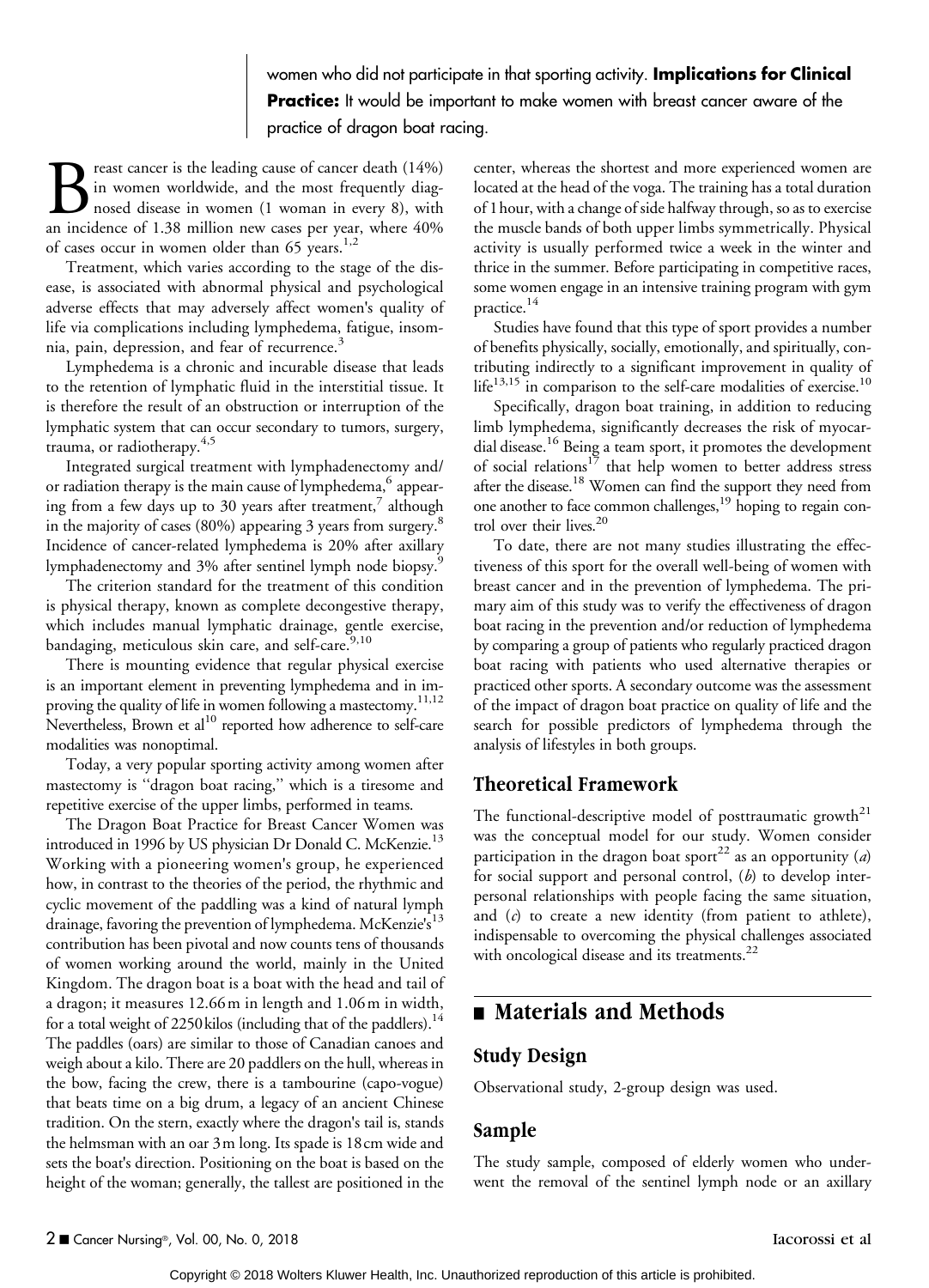lymphadenectomy, was divided into 2 groups: group A was made up exclusively of women who had been doing the dragon boat sport for at least for 6months twice a week, and group B was made up of women who did other types of sports (other than dragon boat racing) with the same frequency and for at least 6months and/or underwent alternative treatments such as compression therapy on lymphatic drainage. Women who had undergone chemotherapy and/or radiation therapy for more than 3years and who had cognitive deficits or disorders that prevented their participation in the study were excluded.

Recruitment of the sample took place at the Lake of Castel Gandolfo (Rome) for patients in group A, as a part of the events organized by the association Pink Butterfly; on the other hand, women in group B were enrolled at the Day Hospital A, Oncology and Physiotherapy Surgery Units of the Regina Elena National Cancer Institute in Rome.

The study was approved by the Central Ethics Committee IRCCS Lazio sect., IFO (Istituti Fisioterapici Ospitalieri), Bietti Foundation of Rome (notification n.ro708/15).

Women who met the study inclusion criteria were informed about the objectives of the survey and the data collection methods.

Once the informed consent was obtained, data collection took place. Data were then stored in an anonymous form, in order to guarantee confidentiality and participant privacy.

The degree of lymphedemas for each participant was assessed by measuring both upper limbs with a tape measure. Measurements were made of the hand, wrist, forearm, and arm by placing the limb at right angles and parallel to the floor. For the latter, the evaluation of the humeral epicondyle was done at a 10-cm distance. The measurements were carried out at 2 different times: at T0, that is, before both groups would start to practice sports, and T1, or after 6months from the beginning of the sport. Finally, the difference in limb volume between the 2 measurements was recorded.

After compilation, all data were collected in a database and then analyzed by SPSS (version 19; SPSS, Chicago, Illinois). Student *t* test was used to analyze the mean, and  $\chi^2$  test was used to study the associations between categorical variables. In this case-control study, the sample size of 100 women was chosen in order that the power of the test was 80% at a significance level of 5% to identify a 20% difference in the incidence of lymphedema (from 5% to 25%).

### Instruments

The following instruments were used:

- & A card data collection contained epidemiological data (age, marital status, number of children, education level, occupation) and anthropometric measurements (weight, height, body mass index [BMI]), as well as data related to lifestyle (smoking, physical activity, alcohol, nutrition) and clinical status (date of diagnosis, tumor stage, menopausal status at diagnosis, type of surgery, number of positive lymph nodes, if any lymphadenectomy, chemotherapy, radiotherapy, and hormone therapy).
- & The European Organisation for Research and Treatment of Cancer Core Questionnaire (EORTC QLQ-C30) (version 3.0) questionnaire<sup>23</sup> was self-administered. It consists of 9 multi-

item scales: 5 functional scales (physical, role, cognitive, emotional, and social function), 3 symptomatic scales (fatigue, pain, and nausea/vomiting), and a global health status/qualityof-life scale. There are also 6 scales with individual items (dyspnea, insomnia, loss of appetite, constipation, diarrhea, and financial difficulties). The EORTC QLQ-C30 is designed in such a way as to be used on a large population and by combining other cancer-specific modules, such as that for breast cancer (QLQBR23).<sup>24</sup> All scales had a range of scores between 0 and 100. The overall scores were calculated on the basis of the average scores in the individual entries within each scale. A high score for a functional scale represents a high/healthy functional level, whereas a high score for a symptom scale represents a high level of symptoms and/or problems.25 The properties of the questionnaire have been assessed using standard psychometric techniques, and the results were correlated with demographic and clinical independent variables. The data collected are evidence of psychometric reliability and validity of the questionnaire (Cronbach  $\alpha$  coefficient  $> 70$ ).<sup>26</sup>

& A tape measure was used for measuring the upper limbs of women in both groups.

The centimeter measurement was done by making the patient sit with his upper arm (first the right and then the left one) abducted at 90degrees, not supported and free of clothing and bandages.

The measurements were taken with a distance of approximately 10cm from one another, in correspondence of 5 predefined points. Therefore, point 0 was detected at the level of the wrist and point 1 at the level of the principal skin fold of the elbow, and an imaginary line was traced, passing by the 2 points. Point 3 was marked halfway along this line.

Subsequently, point 4 was detected in correspondence of the peak of the acromion process. Thus, an imaginary line was traced, passing from point 2 to point 4, whereas point 3 was found in the middle of it. Once the points of measurement were identified, they were traced on the skin with a fine-pointed permanent marker. While measuring, the border of the meter was always positioned above or below the mark. The operator"s accuracy in the reading of the measurement was essential so the measurement is not rounded (eg, to more or less of half centimeter).<sup>27</sup>

The measurements were carried out at 2 different times: at T0, that is, before both groups would start to practice sports, and T1, or after 6months from the beginning of the sport. Finally, the difference in limb volume between the 2 measurements was recorded.

### **n** Results

One hundred breast cancer survivors were selected; 50 women of group A and 50 women of group B were selected in consecutive days. The majority of them are married, with 1 or 2 children, and employed.

The women in group A have a medium to high level of education (52.0% group A vs 24.0% group B), are younger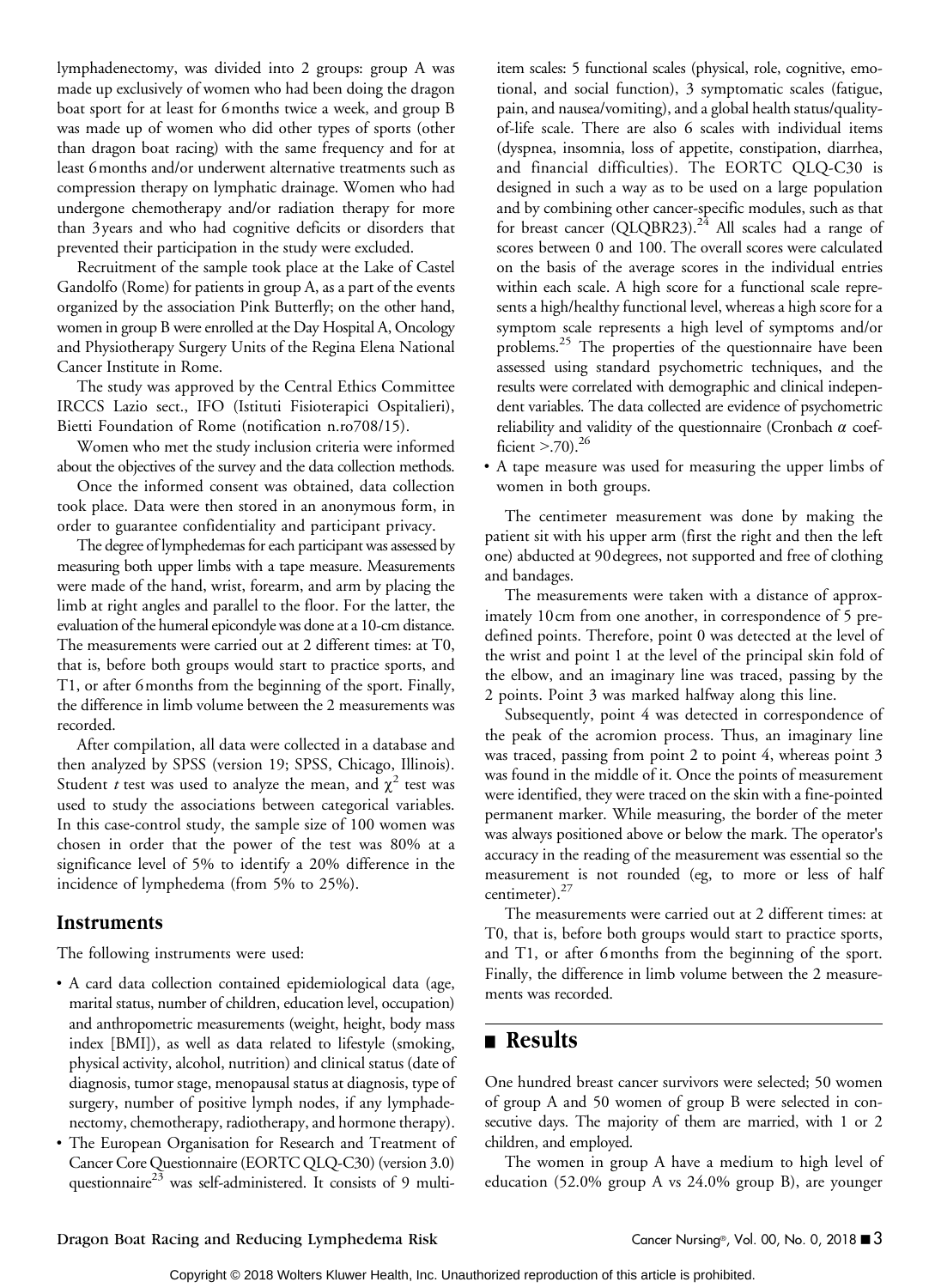| Table 1 • Sociodemographic Data |                                              |                                                            |  |  |
|---------------------------------|----------------------------------------------|------------------------------------------------------------|--|--|
|                                 | Group B                                      | Group A                                                    |  |  |
|                                 | Women<br>Who Did<br>Other Types<br>of Sports | Women Who<br>Had Been<br>Doing the<br>Dragon Boat<br>Sport |  |  |
| Age                             |                                              |                                                            |  |  |
| $<$ 40 y                        | $0.0\%$                                      | 2.0%                                                       |  |  |
| $41 - 50y$                      | 22.0%                                        | 36.0%                                                      |  |  |
| $51 - 60y$                      | 32.0%                                        | 48.0%                                                      |  |  |
| >60y                            | 46.0%                                        | 14.0%                                                      |  |  |
| Marital status                  |                                              |                                                            |  |  |
| Maiden                          | $6.3\%$ <sup>a</sup>                         | 18.0%                                                      |  |  |
| Conjugated                      | $66.7\%$ <sup>a</sup>                        | 56.0%                                                      |  |  |
| Widow                           | $8.3\%$ <sup>a</sup>                         | 4.0%                                                       |  |  |
| Separated or divorced           | $18.7\%$ <sup>a</sup>                        | 20.0%                                                      |  |  |
| Cohabitant                      | $0.0\%$ <sup>a</sup>                         | 2.0%                                                       |  |  |
| No. of children                 |                                              |                                                            |  |  |
| 0                               | 10.0%                                        | 30.0%                                                      |  |  |
| $1 - 2$                         | 78.0%                                        | 62.0%                                                      |  |  |
| $3 - 4$                         | 12.0%                                        | 8.0%                                                       |  |  |
| Qualification                   |                                              |                                                            |  |  |
| Primary school certificate      | 8.0%                                         | $0.0\%$                                                    |  |  |
| Middle school certificate       | 32.0%                                        | 12.0%                                                      |  |  |
| High school certificate         | 36.0%                                        | 36.0%                                                      |  |  |
| Graduate/university degree      | 22.0%                                        | 42.0%                                                      |  |  |
| PhD/postgraduate specialization | 2.0%                                         | 10.0%                                                      |  |  |
| Working activity                |                                              |                                                            |  |  |
| Employed                        | 53.3% <sup>b</sup>                           | 72.0%                                                      |  |  |
| Unemployed                      | $42.2\%$                                     | 20.0%                                                      |  |  |
| Seeking employment              | $4.4\%$                                      | 8.0%                                                       |  |  |

a Percentage calculated on 48 persons. <sup>b</sup>Percentage calculated on 45 persons.

in age (14.0% group A vs 46.0% group B), and have a lower

BMI  $(P<.0001)$  (Tables 1 and 2).

Most women included in group B had alternative therapies such as compression therapy (36.0%) and lymphatic drainage (28.0%), whereas fewer practiced sports such as pilates, yoga, tai-chi (20.0%), or jogging or walking (16.0%) (Table 3).

With reference to lifestyle, patients in group A smoked less (Table 4), performed regular physical activity (Table 3), and followed a more balanced diet. They consumed greater amounts of vegetable protein (20% group A vs 10.2% group B; eat legumes 94 times a week) and cereals (72% group A vs 54.8% group B; consume  $1-3$  servings of grains a week) and have a moderate intake of red meat (do not consume red meat: 50.0%

| Table 2 . Body Mass Index                                                    |  |              |  |  |  |  |  |
|------------------------------------------------------------------------------|--|--------------|--|--|--|--|--|
|                                                                              |  | n Average SD |  |  |  |  |  |
| BMI Group B (women who did $48$ 25.83 5.16 <.0001<br>other types of sports)  |  |              |  |  |  |  |  |
| Group A (women who had 50 22.56 2.71<br>been doing the dragon<br>boat sport) |  |              |  |  |  |  |  |

| Table 3 • Physical Activity Data     |                                              |                                                                |  |  |  |
|--------------------------------------|----------------------------------------------|----------------------------------------------------------------|--|--|--|
|                                      | Group B                                      | Group A                                                        |  |  |  |
|                                      | Women<br>Who Did<br>Other Types<br>of Sports | Women Who<br>Had Been Doing<br>the Dragon<br><b>Boat Sport</b> |  |  |  |
| Sport activity/alternative treatment |                                              |                                                                |  |  |  |
| Dragon boat racing                   | $0.0\%$                                      | 100.0%                                                         |  |  |  |
| Compression therapy                  | 36.0%                                        | $0.0\%$                                                        |  |  |  |
| Lymphatic drainage                   | 28.0%                                        | $0.0\%$                                                        |  |  |  |
| Pilates/yoga/tai-chi                 | 20.0%                                        | $0.0\%$                                                        |  |  |  |
| Jogging/walking                      | 16.0%                                        | $0.0\%$                                                        |  |  |  |

group A vs 32.6% group B), a high-sugar carbohydrates (do not eat croissants for breakfast: 82.0% group A vs 55.3% group B; do not consume rusks: 34% group A vs 56% group B), sauces (eg, mayonnaise) (4% group A vs 23.4% group B), and fruit juices (10.0% group A vs 20.8% group B) (Table 5). However, women in group A consumed more milk (66.0% group A vs 36.0% group B), tea (78.0% group A vs 36.0% group B), and alcohol (wine, beer, spirits, or aperitifs) (52.0% group A vs 30.0% group B), with the latter being consumed during meals (Table 6).

Water retention appears to be lower in group A (20.4% group A vs 36.0% group B), despite the fact that water intake in both groups equals 2L per day or more (32.0% group A 16.0% vs group B) (Table 6).

As for clinical data, the entire sample underwent surgical treatment (quadrantectomy 50.0% group A vs 54.0% group B, or mastectomy 50.0% group A vs 46.0% group B). At the same time, a high frequency of women treated with lymphadenectomy (72.3% of group A and 75.5% of group B), chemotherapy (85.4% of group A and 48% of group B), radiotherapy (69.6% of group A and 69.4% of group B), and hormone therapy was observed in both groups (81.2% of group A and 75.5% of group B). Moreover, in group B (unlike group A), diagnosis occurred in the period before menopause (Table 7).

Lymphedema incidence in group A was 4.0% (2 of 50), whereas in group B it was 26.0% (13 of 50) (Table 1). By assessing the difference between the before- and after-exercise measures (Tables 8 and 9), we noted a marked improvement in the degree of lymphedema in group A women (Table 9); a better quality of life ( $P<.0001$ ); a reduction in symptoms such as fatigue ( $P = .02$ ), insomnia ( $P = .001$ ), and dyspnea ( $P = .03$ );

| <b>※ Table 4 • Smoking Consumption</b> |                                                     |  |  |  |  |
|----------------------------------------|-----------------------------------------------------|--|--|--|--|
| Group B                                | Group A                                             |  |  |  |  |
|                                        | Women Who Women Who Had<br>Did Other Been Doing the |  |  |  |  |

|               |     |       | Types of Sports Dragon Boat Sport |
|---------------|-----|-------|-----------------------------------|
| Do you smoke? | Yes | 34.0% | 14.0%                             |
|               | No  | 66.0% | 86.0%                             |
| Have you ever | Yes | 47.4% | 52.1%                             |
| smoked?       | No  | 52.6% | 47.9%                             |

#### 4 ■ Cancer Nursing®, Vol. 00, No. 0, 2018 Iacorossi et al

Copyright © 2018 Wolters Kluwer Health, Inc. Unauthorized reproduction of this article is prohibited.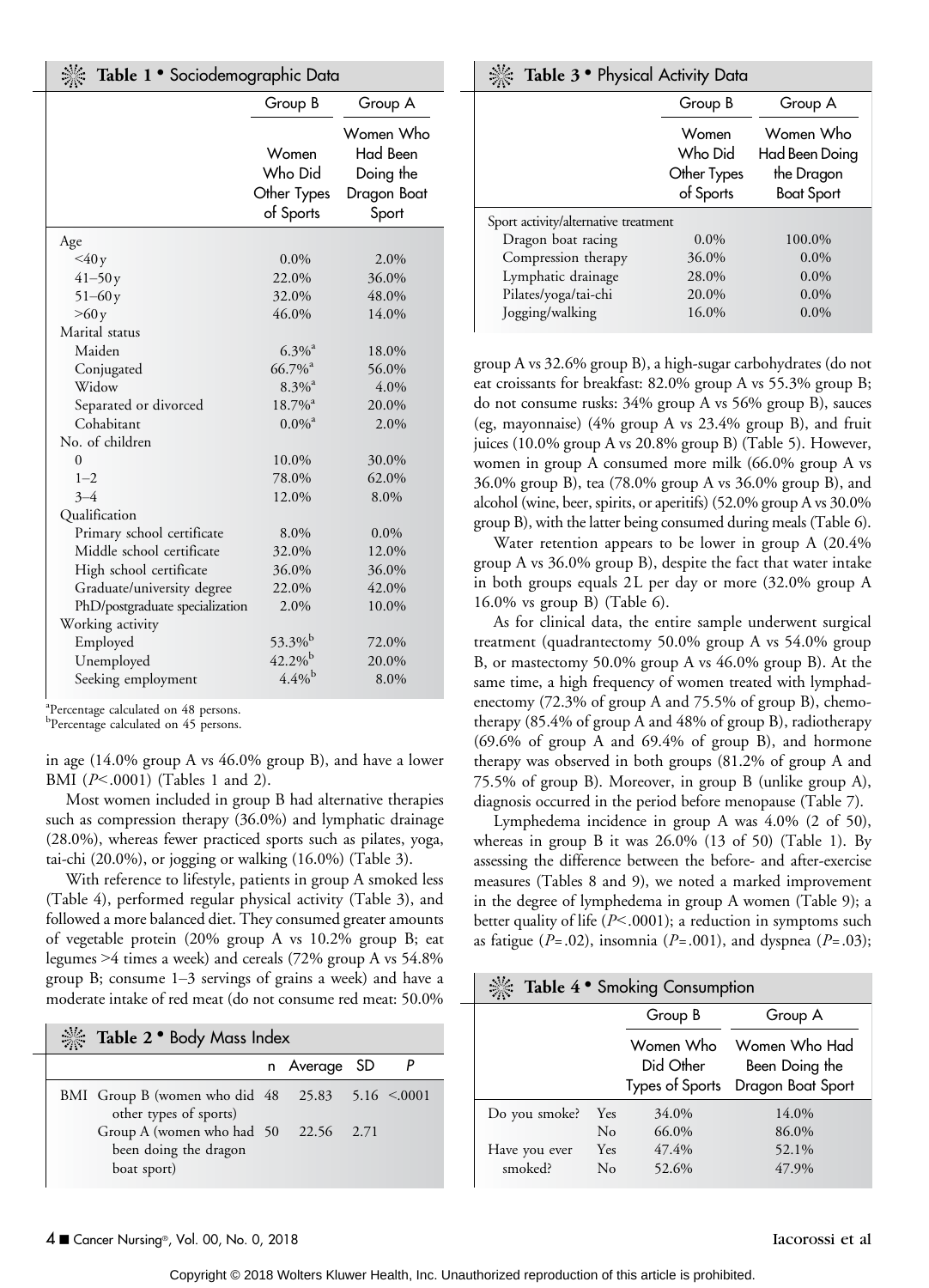### **K** Table 5  $\bullet$  Eating Habits

|               |                        |                       | Group B             | Group A                      |
|---------------|------------------------|-----------------------|---------------------|------------------------------|
| Dominant      |                        |                       | Women Who Did Other | Women Who Had Been Doing the |
| Macronutrient | Food                   | <b>Weekly Portion</b> | Types of Sports     | Dragon Boat Sport            |
| Carbohydrates | Cookies                | None                  | 36.0%               | 36.0%                        |
|               |                        | $1-3$ times           | 32.0%               | 38.0%                        |
|               |                        | >4                    | 32.0%               | 26.0%                        |
|               | Croissant (or similar) | None                  | 55.3%               | 82.0%                        |
|               |                        | $1-3$ times           | 34.1%               | 16.0%                        |
|               |                        | >4                    | 10.6%               | 2.0%                         |
|               | Cereal flave           | None                  | 75.5%               | 44.0%                        |
|               |                        | $1-3$ times           | 17.8%               | 24.0%                        |
|               |                        | >4                    | 6.7%                | 32.0%                        |
|               | Rusks                  | None                  | 34.0%               | 56.0%                        |
|               |                        | $1-3$ times           | 36.2%               | 30.0%                        |
|               |                        | $>\!\!4$              | 29.8%               | 14.0%                        |
|               | <b>Bread</b>           | None                  | 16.3%               | 16.0%                        |
|               |                        | $1-3$ times           | 24.5%               | 34.0%                        |
|               |                        | >4                    | 59.2%               | 50.0%                        |
|               | Crackers/breadsticks   | None                  | 59.6%               | 68.8%                        |
|               |                        | $1-3$ times           | 34.1%               | 30.0%                        |
|               |                        | >4                    | 6.4%                | 2.0%                         |
|               | Cold cuts              | None                  | 42.6%               | 50.0%                        |
|               |                        | $1-3$ times           | 51.0%               | 46.0%                        |
|               |                        | >4                    | 6.4%                | 4.0%                         |
|               | Pasta                  | None                  | 2.0%                | 12.0%                        |
|               |                        | $1-3$ times           | 59.2%               | 60.0%                        |
|               |                        | >4                    | 38.8%               | 28.0%                        |
|               | Pizza                  | None                  | 16.7%               | 24.0%                        |
|               |                        | $1-3$ times           | 81.3%               | 74.0%                        |
|               |                        | >4                    | 2.0%                | 2.0%                         |
|               | Rice                   | None                  | 27.7%               | 14.0%                        |
|               |                        | $1-3$ times           | 68.1%               | 80.0%                        |
|               |                        | $>\!\!4$              | 4.2%                | 6.0%                         |
|               | Legumes                | None                  | 12.2%               | 12.0%                        |
|               |                        | $1-3$ times           | 77.6%               | 68.0%                        |
|               |                        | $>\!\!4$              | 10.2%               | 20.0%                        |
|               | Cereals                | None                  | 33.2%               | 16.0%                        |
|               |                        | $1-3$ times           | 54.8%               | 72.0%                        |
|               |                        | >4                    | 12.0%               | 12.0%                        |
|               | Potatoes               | None                  | 19.6%               | 24.0%                        |
|               |                        | $1-3$ times           | 73.9%               | 76.0%                        |
|               |                        | >4                    | 6.5%                | 0.0%                         |
|               | Vegetables             | None                  | 2.0%                | 2.0%                         |
|               |                        | $1-3$ times           | 28.6%               | 20.0%                        |
|               |                        | >4                    | 69.4%               | 78.0%                        |
|               | Fruit                  | None                  | 4.1%                | 8.0%                         |
|               |                        | $1-3$ times           | 16.3%               | 6.0%                         |
|               |                        | >4                    | 79.6%               | 86.0%                        |
|               | Confectionery          | None                  | 26.5%               | 28.0%                        |
|               |                        | $1-3$ times           | 55.1%               | 50.0%                        |
|               |                        | >4                    | 18.4%               | 22.0%                        |
|               | Sandwiches             | None                  | 74.5%               | 76.0%                        |
|               |                        | $1-3$ times           | 25.5%               | 24.0%                        |
| Fats          | Cheese                 | None                  | 16.3%               | 18.0%                        |
|               |                        | $1-3$ times           | 75.5%               | 74.0%                        |
|               |                        | >4                    | 8.2%                | 8.0%                         |
|               |                        |                       |                     |                              |
|               |                        |                       |                     | <i>(continues)</i>           |

Dragon Boat Racing and Reducing Lymphedema Risk Cancer Nursing®, Vol. 00, No. 0, 2018 ■ 5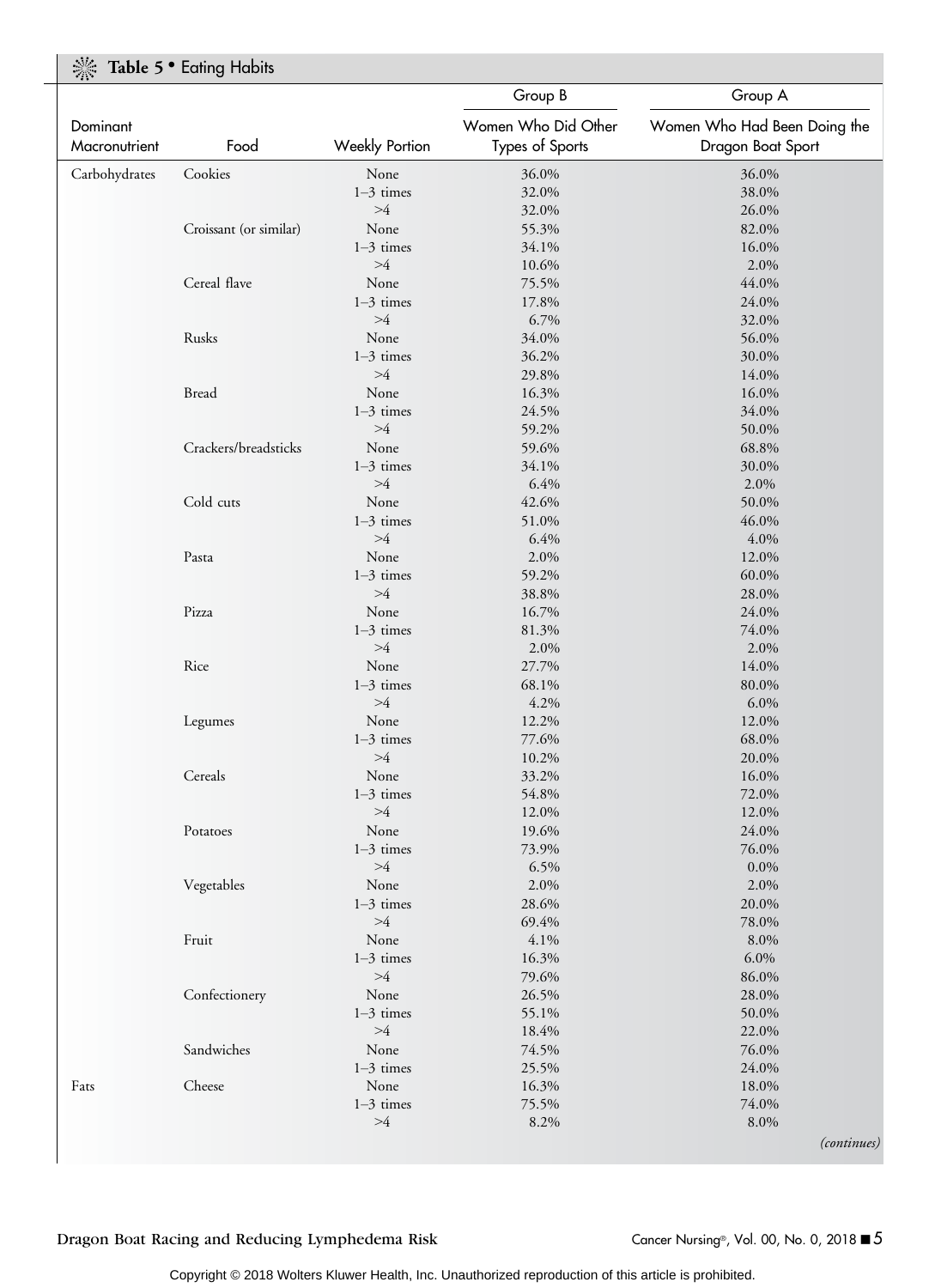|  | Table 5 • Eating Habits, Continued |  |
|--|------------------------------------|--|
|  |                                    |  |
|  |                                    |  |

|                           |                          |                | Group B                                | Group A                                           |
|---------------------------|--------------------------|----------------|----------------------------------------|---------------------------------------------------|
| Dominant<br>Macronutrient | Food                     | Weekly Portion | Women Who Did Other<br>Types of Sports | Women Who Had Been Doing the<br>Dragon Boat Sport |
|                           | Snacks                   | None           | 85.1%                                  | 86.0%                                             |
|                           |                          | $1-3$ times    | 14.9%                                  | 10.0%                                             |
|                           |                          | >4             | $0.0\%$                                | 4.0%                                              |
|                           | Olive oil                | None           | 6.1%                                   | 4.0%                                              |
|                           |                          | $1-3$ times    | 8.2%                                   | 8.0%                                              |
|                           |                          | >4             | 85.7%                                  | 88.0%                                             |
|                           | Other oils               | None           | 66.6%                                  | 70.0%                                             |
|                           |                          | $1-3$ times    | 27.1%                                  | 30.0%                                             |
|                           |                          | >4             | 6.3%                                   | $0.0\%$                                           |
|                           | Animal fats              | None           | 80.9%                                  | 82.0%                                             |
|                           |                          | $1-3$ times    | 17.0%                                  | 16.0%                                             |
|                           |                          | >4             | 2.1%                                   | 2.0%                                              |
|                           | Sauces (like mayonnaise) | None           | 76.6%                                  | 96.0%                                             |
|                           |                          | $1-3$ times    | 21.3%                                  | 4.0%                                              |
|                           |                          | >4             | 2.1%                                   | $0.0\%$                                           |
| Protein                   | Red meat                 | None           | 32.6%                                  | 50.0%                                             |
|                           |                          | $1-3$ times    | 67.4%                                  | 50.0%                                             |
|                           | White meat               | None           | 6.1%                                   | 22.0%                                             |
|                           |                          | $1-3$ times    | 93.9%                                  | 78.0%                                             |
|                           | Fish                     | None           | 6.3%                                   | 4.0%                                              |
|                           |                          | $1-3$ times    | 87.4%                                  | 90.0%                                             |
|                           |                          | >4             | 6.3%                                   | $6.0\%$                                           |
|                           | Eggs                     | None           | 10.2%                                  | 18.0%                                             |
|                           |                          | $1-3$ times    | 83.7%                                  | 80.0%                                             |
|                           |                          | >4             | 6.1%                                   | 2.0%                                              |

and a significant reduction in physical-related disorders  $(P<.0001)$ , emotional  $(P=.001)$ , cognitive  $(P=.01)$ , and relational/role ( $P = .005$ ) (Table 10). When considering BMI, we also observed that in group A lymphedema was not documented in the group with a BMI greater than  $25 \text{ kg/m}^2$ , whereas le it had a 5% incidence rate in the group with a BMI of less than 25 kg/m<sup>2</sup>. These rates in the control group were 30% and 20%, respectively, suggesting no interactions among factors.

### ■ Discussion

The results support the data reported in literature<sup>13,26,28</sup> on the effectiveness of dragon boat practice in preventing lymphedema and improving the mental well-being of women with breast cancer after surgical treatment. Group A was found to have a lower presence of symptoms such as fatigue, insomnia, pain, and dyspnea and a better perception of quality of life. This outcome was confirmed by several studies in the literature, reporting that regular physical exercise, typical of female dragon boat rowers, improves breathing capacity and reduces fatigue,  $^{29,30}$ feeling of heaviness and tension of limbs,<sup>31</sup> and concerns related to cancer, improving, consequently, quality of sleep and life. $32$ 

A low intake of carbohydrates, sugars, and red meat and constant physical activity of the women belonging to group A contributed to their BMI being within the optimum values. A low-protein and low-fat diet with a high nutritional value helps to maintain normal body weight and not load the lymphatic system with slag that might prevent fluid drainage. Energy intake exceeding the body"s daily requirement determines an accumulation of body fat that in the long run can lead to being overweight and obesity, with all the consequences that result from these conditions. Furthermore, an increase in BMI can be associated with reduced lymphatic function and therefore with a greater risk of onset of lymphedema.9,33,34

Multiple studies indicate how sport can help overcome the physical discomforts (increasing cardiovascular endurance and strength at the level of the shoulders and arms) and negative attitudes, increasing self-esteem and self-confidence, and facilitating integration of the patient's cancer experience in the daily routine.<sup>32,35–37</sup> This finding was also confirmed by the women in our sample who carry out dragon boat racing; they had fewer physical ailments, along with role, emotional, and cognitive difficulties, compared with group B.

The most common symptoms of depression, related to change in one"s body image, fear of early menopause, infertility, and/or recurrence occur in women who have had breast cancer at a young age.<sup>38</sup> In our study, the women in group A were found to have a higher level of emotional well-being than those in group B, despite their younger age.

By comparing the results on quality of life (EORTC QLQ-C30) in our study with the reference values of the EORTC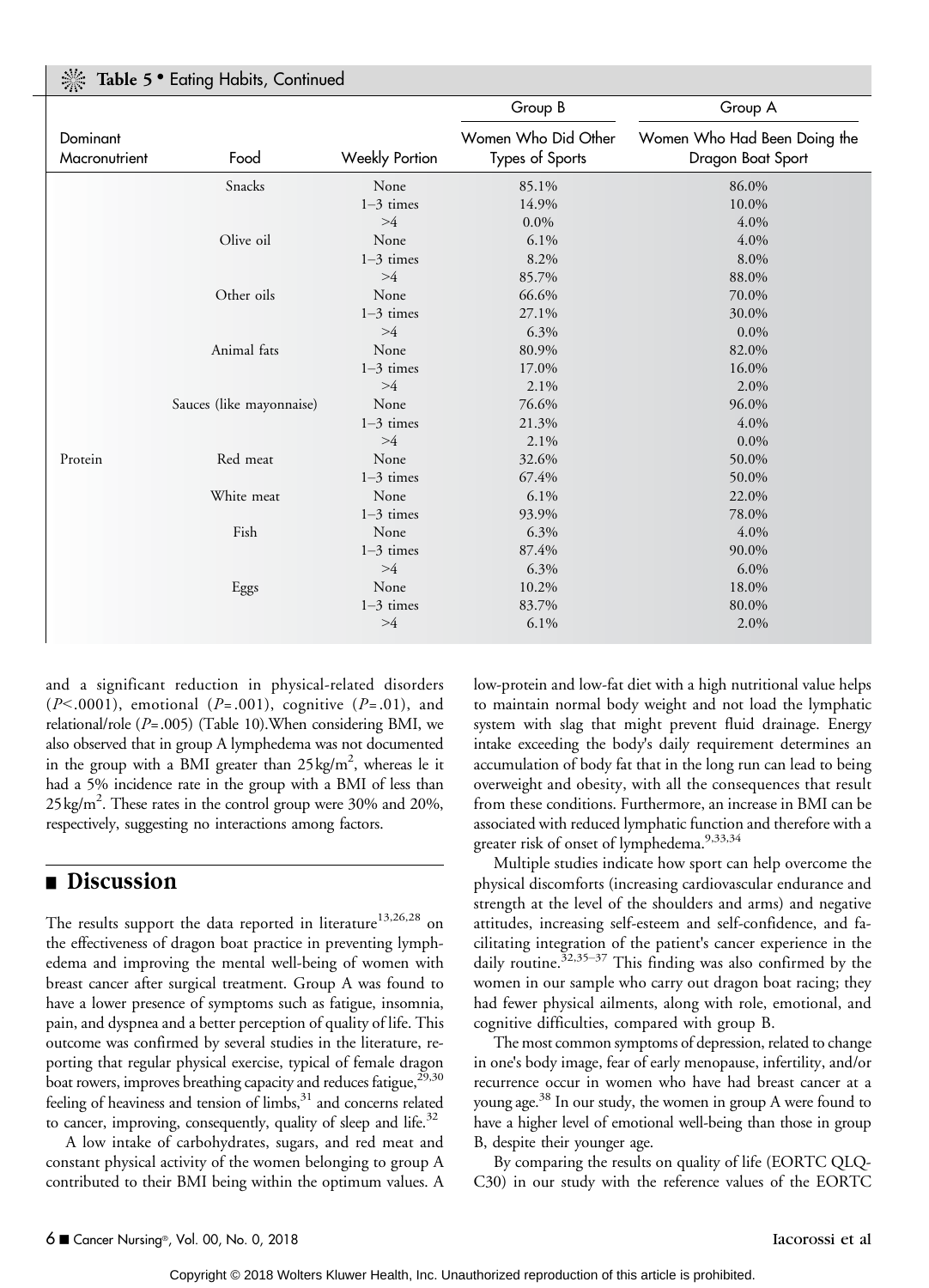| Table 6 . Drinking Habits                                                      |               |                                        |                                                   |  |  |
|--------------------------------------------------------------------------------|---------------|----------------------------------------|---------------------------------------------------|--|--|
|                                                                                |               | Group B                                | Group A                                           |  |  |
| Drinks                                                                         | Daily Portion | Women Who Did Other<br>Types of Sports | Women Who Had Been Doing the<br>Dragon Boat Sport |  |  |
|                                                                                |               |                                        |                                                   |  |  |
| Do you drink alcohol?                                                          | Yes           | 30.0%                                  | 52.0%                                             |  |  |
|                                                                                | No            | 70.0%                                  | 48.0%                                             |  |  |
| If so, when?                                                                   | At meals      | 100.0%                                 | 80.8%                                             |  |  |
|                                                                                | Between meals | $0.0\%$                                | 3.8%                                              |  |  |
|                                                                                | Both          | $0.0\%$                                | 15.4%                                             |  |  |
| Coffee                                                                         | None          | 14.0%                                  | 26.0%                                             |  |  |
|                                                                                | $1 - 4$       | 80.0%                                  | 68.0%                                             |  |  |
|                                                                                | >4            | 6.0%                                   | 6.0%                                              |  |  |
| Cappuccino                                                                     | None          | 55.1%                                  | 70.0%                                             |  |  |
|                                                                                | $1 - 4$       | 36.7%                                  | 30.0%                                             |  |  |
|                                                                                | >4            | 8.2%                                   | $0.0\%$                                           |  |  |
| Tea                                                                            | None          | 66.0%                                  | 22.0%                                             |  |  |
|                                                                                | $1 - 4$       | 29.8%                                  | 64.0%                                             |  |  |
|                                                                                | >4            | 4.2%                                   | 14.0%                                             |  |  |
| Soft drinks (eg, Coca-Cola)                                                    | None          | 89.4%                                  | 92.0%                                             |  |  |
|                                                                                | $1 - 4$       | 10.6%                                  | 8.0%                                              |  |  |
|                                                                                | >4            | $0.0\%$                                | $0.0\%$                                           |  |  |
| Fruit juice                                                                    | None          | 79.2%                                  | 88.0%                                             |  |  |
|                                                                                | $1 - 4$       | 20.8%                                  | 10.0%                                             |  |  |
|                                                                                | >4            | $0.0\%$                                | 2.0%                                              |  |  |
| Milk                                                                           | None          | 36.0%                                  | 66.0%                                             |  |  |
|                                                                                | $1 - 4$       | 56.0%                                  | 30.0%                                             |  |  |
|                                                                                | >4            | 8.0%                                   | 4.0%                                              |  |  |
| Water (average volume/day)                                                     | $0 - 0.5$ L   | 8.0%                                   | 2.0%                                              |  |  |
|                                                                                | $1-1.5$ L     | 76.0%                                  | 66.0%                                             |  |  |
|                                                                                | $\geq$ 2 L    | 16.0%                                  | 32.0%                                             |  |  |
| Do you feel like you are holding a larger                                      | Yes           | 36.0%                                  | 20.4%                                             |  |  |
| amount of liquid compared with what<br>you have actually drank during the day? | No            | 64.0%                                  | 79.6%                                             |  |  |

# $\frac{1}{2}$  Table 7  $\bullet$  Clinical Data

|                   |                | Group B                                | Group A                                           |
|-------------------|----------------|----------------------------------------|---------------------------------------------------|
|                   |                | Women Who Did Other Types of<br>Sports | Women Who Had Been Doing the Dragon Boat<br>Sport |
| Menopausal status | Premenopause   | 38.8%                                  | 87.2%                                             |
|                   | Postmenopause  | 61.2%                                  | 12.8%                                             |
| Type of surgery   | Quadrantectomy | 54%                                    | 50%                                               |
|                   | Mastectomy     | 46%                                    | 50%                                               |
| Lymphadenectomy   | Yes            | 75.5%                                  | 72.3%                                             |
|                   | No             | 24.5%                                  | 27.7%                                             |
| Chemotherapy      | Yes            | 48.0%                                  | 85.4%                                             |
|                   | No             | 52.0%                                  | 14.6%                                             |
| Radiotherapy      | Yes            | 69.4%                                  | 69.6%                                             |
|                   | No             | 30.6%                                  | 30.4%                                             |
| Hormone therapy   | Yes            | 75.5%                                  | 81.2%                                             |
|                   | No             | 24.5%                                  | 18.8%                                             |
| Lymphedema        | Yes            | 26.0%                                  | 4.1%                                              |
|                   | No             | 74.0%                                  | 95.9%                                             |

Dragon Boat Racing and Reducing Lymphedema Risk Cancer Nursing®, Vol. 00, No. 0, 2018 ■7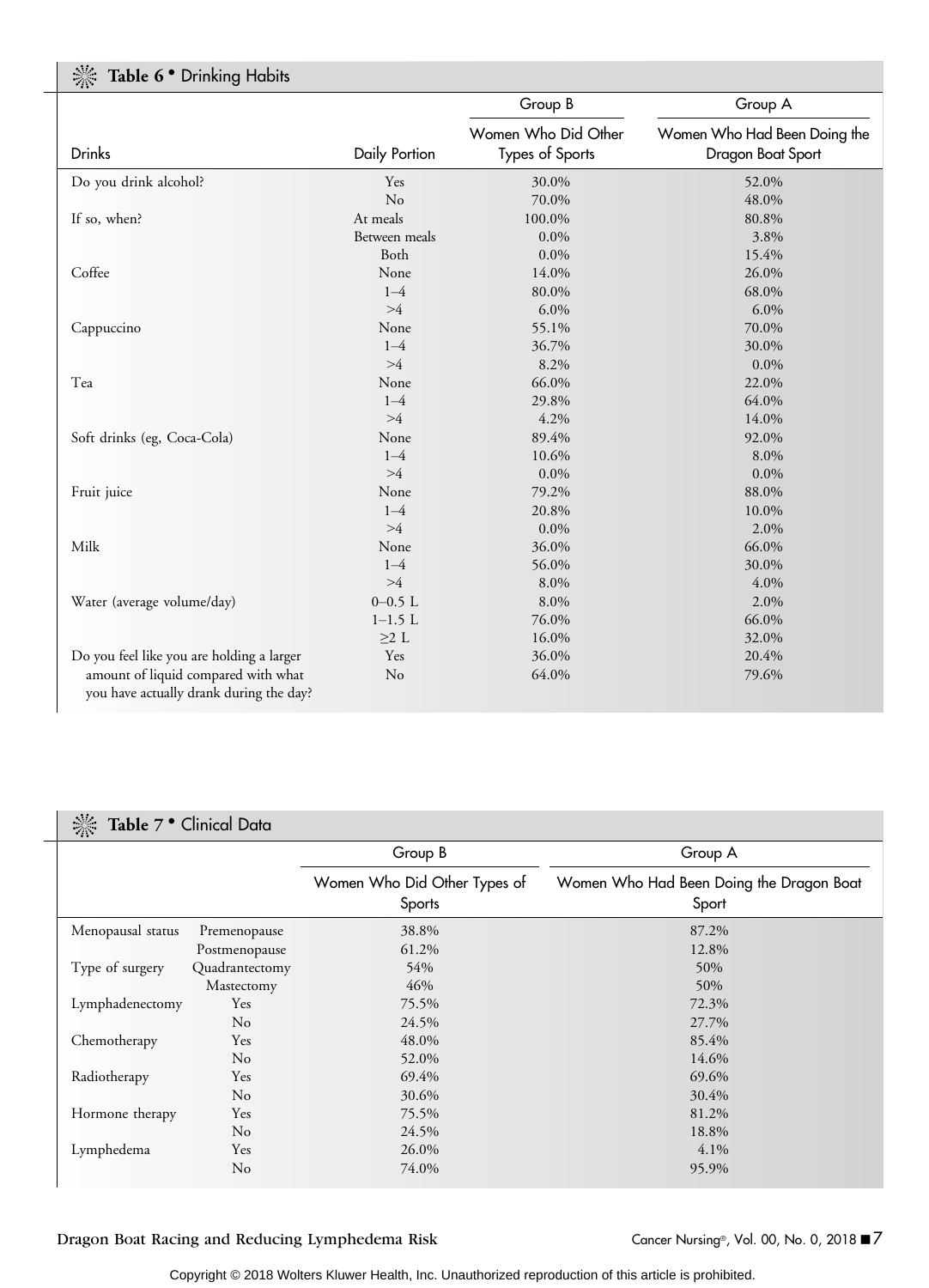|  | <b>Extremally 20 ° Upper Extremities Measurements—Group B (Women Who Did Other Types of Sports)</b> |  |  |
|--|-----------------------------------------------------------------------------------------------------|--|--|
|  |                                                                                                     |  |  |

|               | Right Hand                           | Right Wrist                          | Right Forearm                        | Right Arm                            | Left Hand                            | Left Wrist                           | Left Forearm                         | Left Arm                             |
|---------------|--------------------------------------|--------------------------------------|--------------------------------------|--------------------------------------|--------------------------------------|--------------------------------------|--------------------------------------|--------------------------------------|
| Time          | $Mean \pm SD$                        | Mean $\pm$ SD                        | $Mean \pm SD$                        | Mean $\pm$ SD                        | Mean $\pm$ SD                        | Mean $\pm$ SD                        | Mean $\pm$ SD                        | Mean $\pm$ SD                        |
| T0<br>T1(6mo) | $22.69 \pm 4.44$<br>$21.92 \pm 4.35$ | $20.38 \pm 4.74$<br>$19.96 \pm 4.33$ | $27.85 \pm 4.56$<br>$27.31 \pm 4.17$ | $32.38 \pm 4.29$<br>$32.21 \pm 4.92$ | $22.08 \pm 4.35$<br>$21.85 \pm 3.76$ | $19.77 \pm 4.76$<br>$19.38 \pm 3.84$ | $27.08 \pm 6.02$<br>$26.82 \pm 5.25$ | $32.31 \pm 6.43$<br>$31.82 \pm 5.99$ |

| Table 9 • Upper Extremities Measurements—Group A (Women Who Had Been Doing the Dragon Boat Sport) |  |  |  |
|---------------------------------------------------------------------------------------------------|--|--|--|
|                                                                                                   |  |  |  |
|                                                                                                   |  |  |  |
|                                                                                                   |  |  |  |

|                           | Right Hand                           | <b>Right Wrist</b>                   | Right Forearm                        | Right Arm                            | Left Hand                            | Left Wrist                           | Left Forearm                         | Left Arm                             |
|---------------------------|--------------------------------------|--------------------------------------|--------------------------------------|--------------------------------------|--------------------------------------|--------------------------------------|--------------------------------------|--------------------------------------|
| Time                      | $Mean \pm SD$                        | Mean $\pm$ SD                        | Mean $\pm$ SD                        | $Mean \pm SD$                        | Mean $\pm$ SD                        | Mean $\pm$ SD                        | Mean $\pm$ SD                        | $Mean \pm SD$                        |
| T <sub>0</sub><br>T1(6mo) | $25.00 \pm 7.07$<br>$24.03 \pm 7.07$ | $22.00 \pm 8.49$<br>$21.21 \pm 7.78$ | $28.50 \pm 6.36$<br>$27.43 \pm 6.36$ | $31.50 \pm 7.78$<br>$32.80 \pm 8.49$ | $25.00 \pm 7.07$<br>$23.83 \pm 6.36$ | $22.50 \pm 6.36$<br>$21.54 \pm 7.07$ | $27.00 \pm 4.24$<br>$26.00 \pm 5.66$ | $30.50 \pm 6.36$<br>$29.00 \pm 8.49$ |

QLQ-C30,<sup>39</sup> females who participated in dragon boat sport (group A) presented with a better quality of life (set point 61.8 vs group A 80.0) compared with group B (62.3), in the operational and symptoms areas (Table 6). Our results indicate that the possible predictors of lymphedema are a high BMI, reduced physical activity, and a diet high in protein and rich in carbohydrates and fats.

#### so as to make the results generalizable over an entire population and have more accurate estimates of the impact of the dragon boat sport on the overall recovery of patients with breast cancer and lymphedema.

### ■ Conclusion

### **n** Limitations

The limitations of the study are definitely related to the small and monocentric sample and to group B that was not matched. Furthermore, if the tape measure is too large or too tight on the skin, it can lead to bias.

Further studies are needed in the future to widen the survey into a numerically larger sample and multicentric study,

 $\frac{1}{2}$  Table 10  $\bullet$  EORTC QLO-C30 Questionnaire

This study was intended to highlight how the dragon boat sport, along with an appropriate lifestyle, can help to prevent lymphedema, thereby improving the quality of life of patients. In Italy, there are now 15 associations, mostly nonprofit, which allow women with breast cancer to practice dragon boat racing for free, requiring only a small voluntary membership fee for self-financing. This enables many patients to participate in this activity and enjoy the benefits associated with it. The dragon boat racing requires special environmental settings (lake, river, sea).

| -260<br>Table To<br>LONIC QLQ-CJU QUESIIOIIIIQII E |                      |                      |        |  |  |
|----------------------------------------------------|----------------------|----------------------|--------|--|--|
|                                                    | Group B <sup>a</sup> | Group A <sup>b</sup> |        |  |  |
|                                                    | $Mean \pm SD$        | $Mean \pm SD$        | P      |  |  |
| Physical functioning                               | $75.83 \pm 12.25$    | $90.93 \pm 18.83$    | < 0001 |  |  |
| Role functioning                                   | $75.53 \pm 23.79$    | $88.33 \pm 20.27$    | .005   |  |  |
| Emotional functioning                              | $67.73 \pm 19.55$    | $80.27 \pm 16.90$    | .001   |  |  |
| Cognitive functioning                              | 74.82 ± 22.75        | $85.67 \pm 18.75$    | .01    |  |  |
| Social functioning                                 | $79.17 \pm 23.19$    | $85.67 \pm 22.08$    | .16    |  |  |
| Quality of life                                    | $62.33 \pm 21.05$    | $80.00 \pm 17.25$    | < 0001 |  |  |
| Fatigue                                            | $32.64 \pm 19.90$    | $22.67 \pm 23.95$    | .02    |  |  |
| Nausea and vomiting                                | $6.25 \pm 13.14$     | $11.00 \pm 23.95$    | .23    |  |  |
| Pain                                               | $28.01 \pm 23.08$    | $14.62 \pm 19.13$    | .003   |  |  |
| Dyspnea                                            | $22.70 \pm 27.01$    | $12.00 \pm 19.93$    | .03    |  |  |
| Insomnia                                           | $38.30 \pm 32.58$    | $18.67 \pm 25.34$    | .001   |  |  |
| Loss of appetite                                   | $4.17 \pm 11.14$     | $4.67 \pm 17.83$     | .87    |  |  |
| Constipation                                       | $15.97 \pm 27.50$    | $13.33 \pm 22.34$    | .60    |  |  |
| Diarrhea                                           | $6.94 \pm 15.31$     | $10.67 \pm 20.69$    | .32    |  |  |
| Financial difficulties                             | $18.75 \pm 27.42$    | $14.67 \pm 21.42$    | .41    |  |  |

Abbreviation: EORTC QLQ-C30, European Organisation for Research and Treatment of Cancer Core Questionnaire. a Women who did other types of sports.

bWomen who had been doing the dragon boat sport.